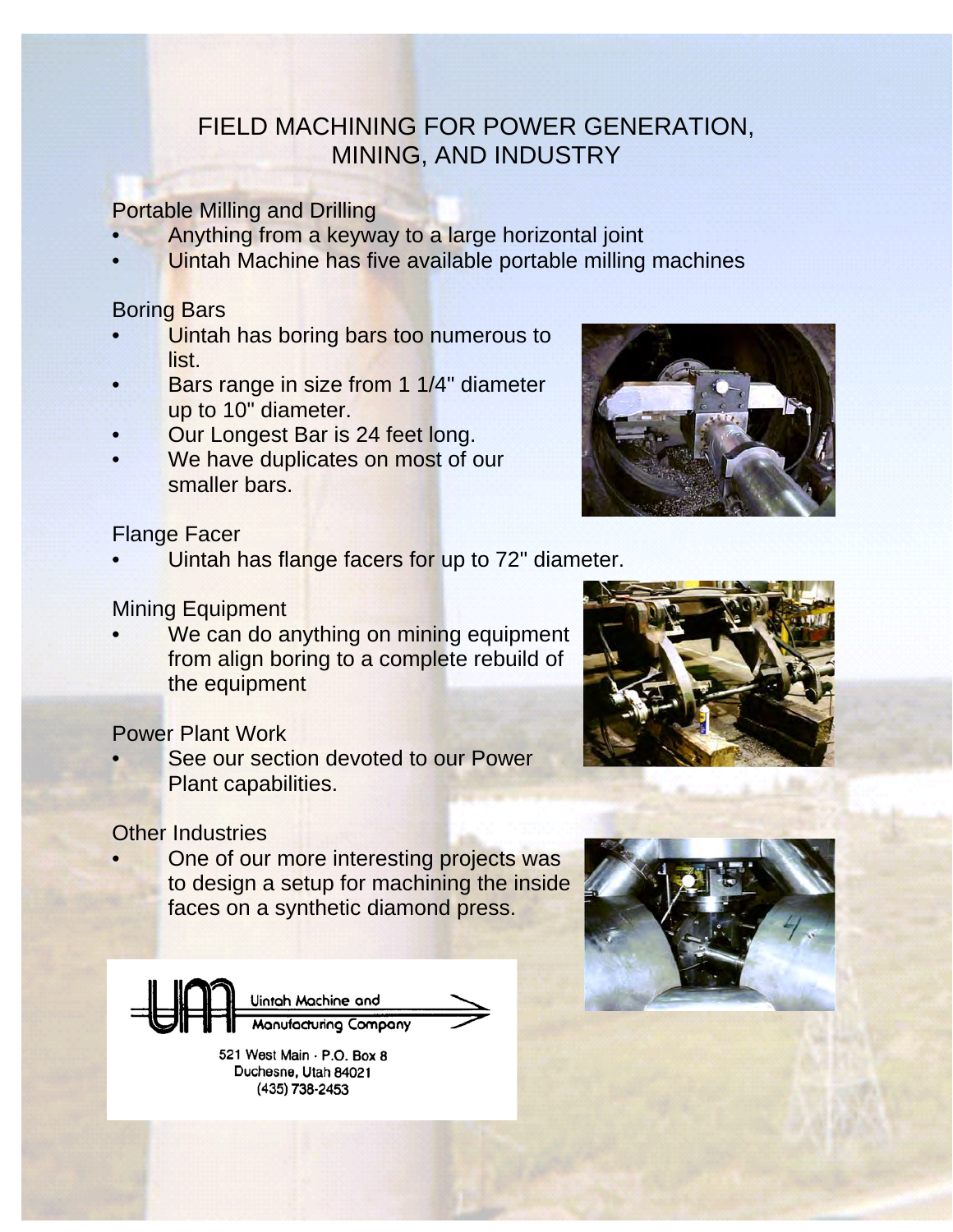Rotor Lathe Work

- Our rotor lathe swings 132".
- Lathe will take journals as long as 45' with extended ways.
- We have machined Journals, cut Spigot Fits, ground Collector Rings, and machined Shrouds using this lathe.

### Rotor Thrust Collars

- These can be machined in our portable lathe.
- We have also machined them in-place without turning the rotor.

### Blading and Bucket Work

We have a working alliance with another company and joint venture this work. They do the welding and we do the machining.

### Westinghouse Governor Valves

- We can weld, machine and lap the seats.
- We also replace the type of seat that takes the stellited insert which is put into the steam chest from the bottom before the leads are welded on.
- We can also build the new seats.
- We can do Steam Chest bores welding, boring and honing.
- Top faces of Steam Chests can be faced and lapped.
- We have probably done more governor valves on Westinghouse turbines than any other job in a power plant.



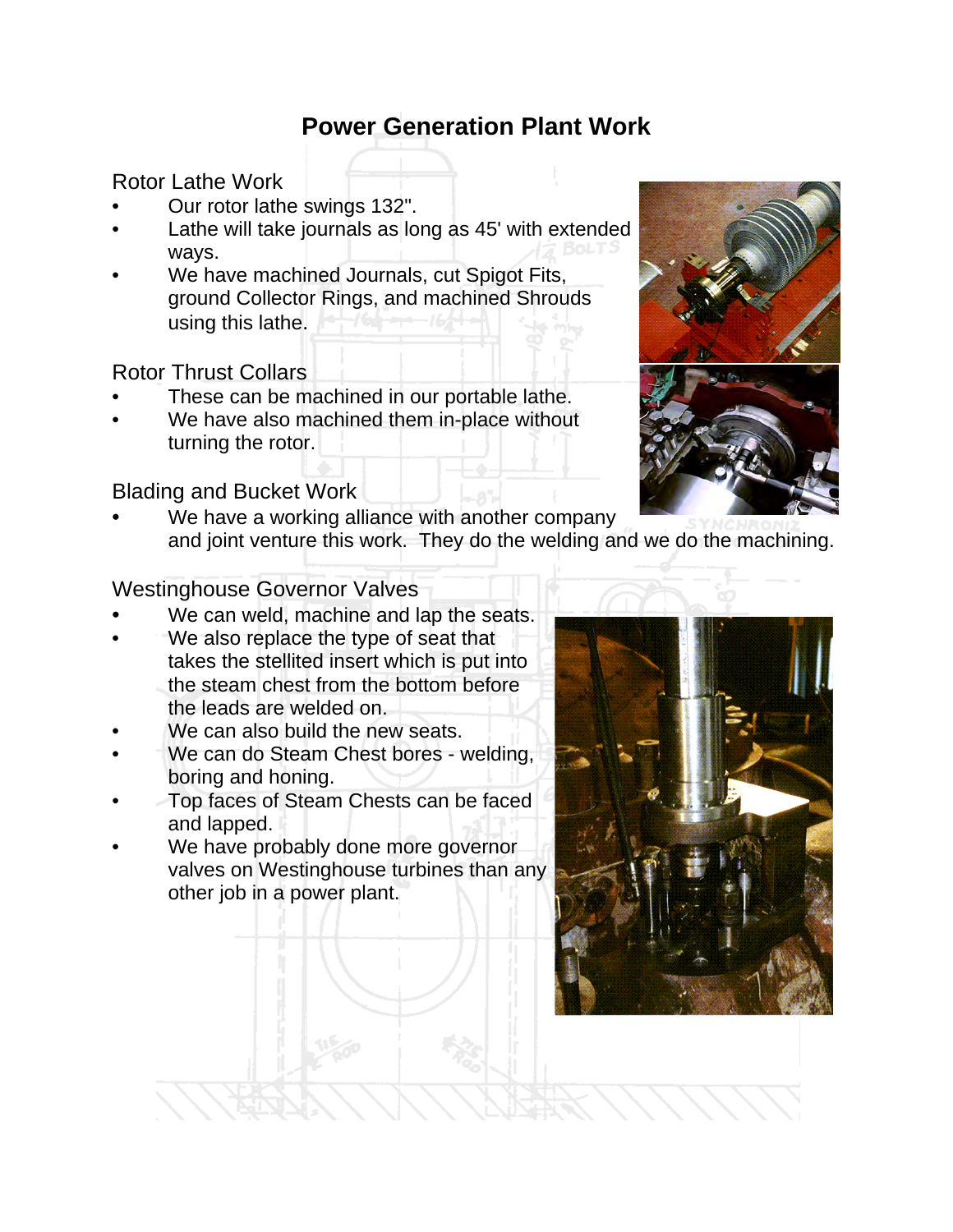(Page 2)

GE Control Valves and Stop Valves

Boiler Feed Pumps

Nozzle Blocks Replaced

### Diaphragms Removed and Replaced

- We can remove and replace the caulked in diaphragms like those found on Westinghouse turbines.
- We even built a saw to cut the caulking in an application where the caulking was not in a location such that it could even be seen, much less removed in the usual fashion.

### Westinghouse Throttle Valves

- We have removed and replaced Seats.
- We can refurbish old seats.
- Gasket faces remachined.
- Spigot filts welded and remachined
- Removal of studs, holes welded, bored and threaded.

### Single Point Threading

- When the hole is too big to be easily drilled and tapped, we can cut the threads with a single point boring tool.
- We can also build the thread inserts on our CNC machines.

Inlet Sleeves Built Up and Re-threaded

• Threads for bell seal retainer nuts are built up, heat treated, and then bored and threaded to new specs.





SWITCH-TW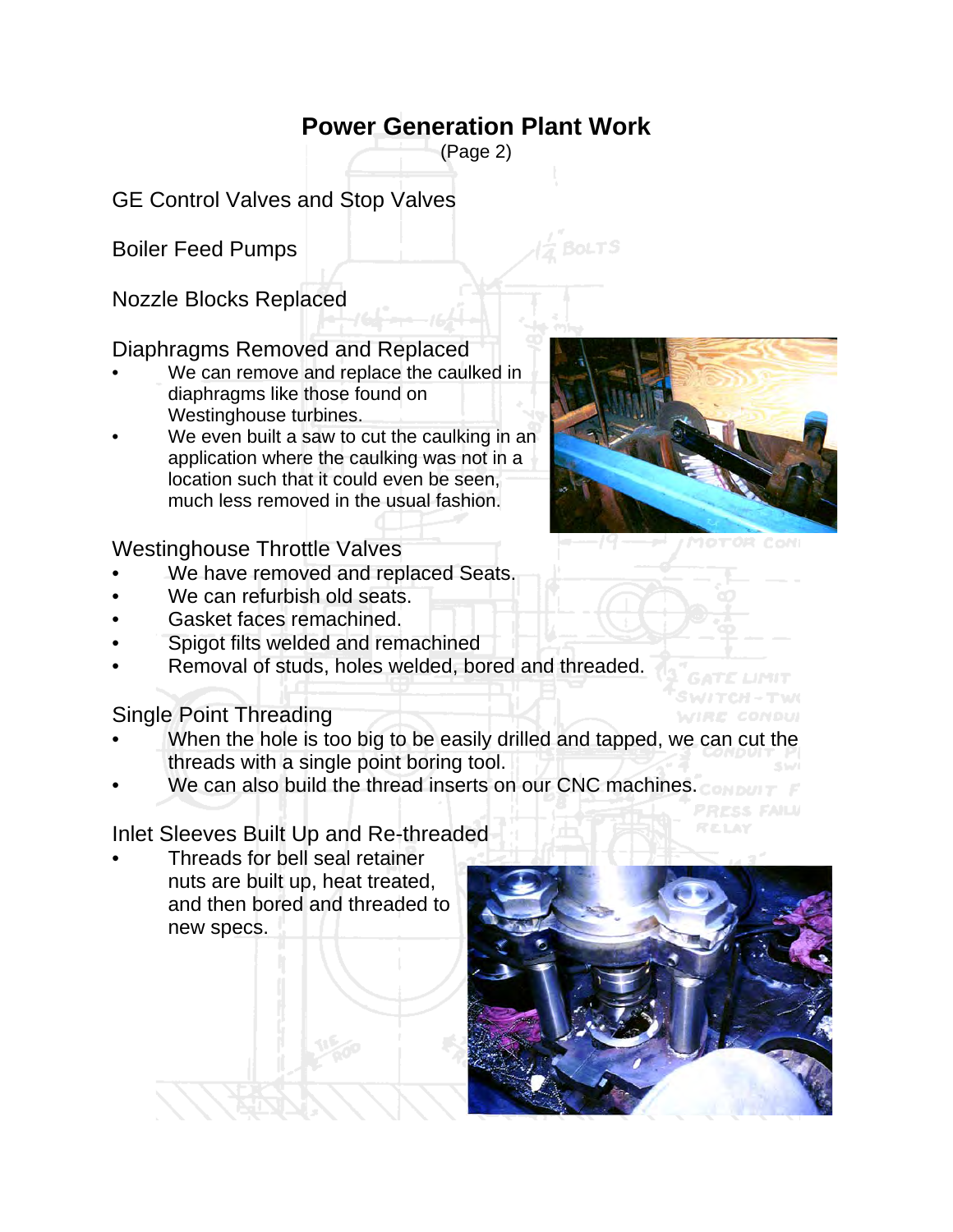(Page 3)

Inlet Chambers Machined and Honed

Studs, Nuts and Washers Built New

We build GE and Westinghouse parts from Inconel X750, 422SS, B-16, etc. We can make the new parts, remove the old, and install the new ones.



Reverse Engineering

Spring Back Seals

- We can fit your new seals to the cylinder and machine them to size.
- We can also build them new in their entirety.

"Caulked In" Seals

We can remove the old seals, install the new ones and machine them either in the cylinder onsite, or on a VBM in the shop.

Gears and Turning Gear Boxes

- We can rebuild the turning gear apparatus in its entirety.
- We have also been called upon to remachine in the teeth on the turning gear of an AC turbine.

Valve Bonnets, Assemblies

- Parts Rebuilt.
- Stems and bushings removed.
- Holes bored and/or honed.
- New bushings fitted and installed.
- Spiral wound gasket modifications.





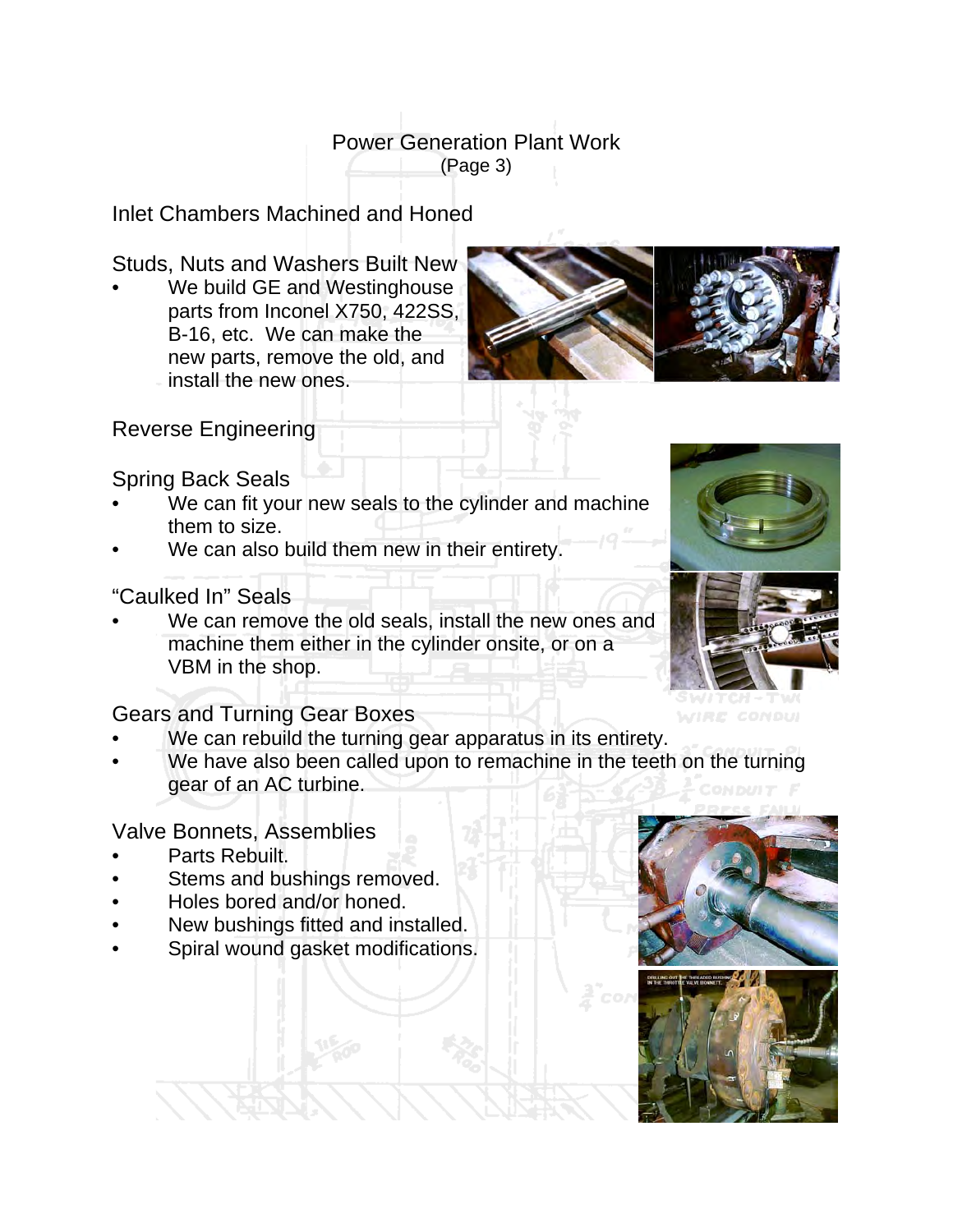(Page 4)

### Flange Facer Work

• Uintah has flange facers for up to 72" diameter.

Gasket Modifications on RHSV and IV

• Modifications to Westinghouse Reheat Stop Valves and Interceptor Valves so that they will accept the new spiral wound gaskets.



#### Coupler Bolt and Drive Pin Holes

- We can bore and hone the coupler holes in-place.
- We can also bore and hone the drive pin holes on the new Westinghouse BB33/65 units with the rotors still in the cylinders.

#### Valve Stems

Made from 422 Stainless Steel or other material, nitrided as required.

### Valve Bushings

Made from Nitralloy, 422 Stainless Steel, etc.

### Valve Seats

- Built or Refurbished.
- Stellite overlays applied and machined.
- New seat inserts can be built from scratch.



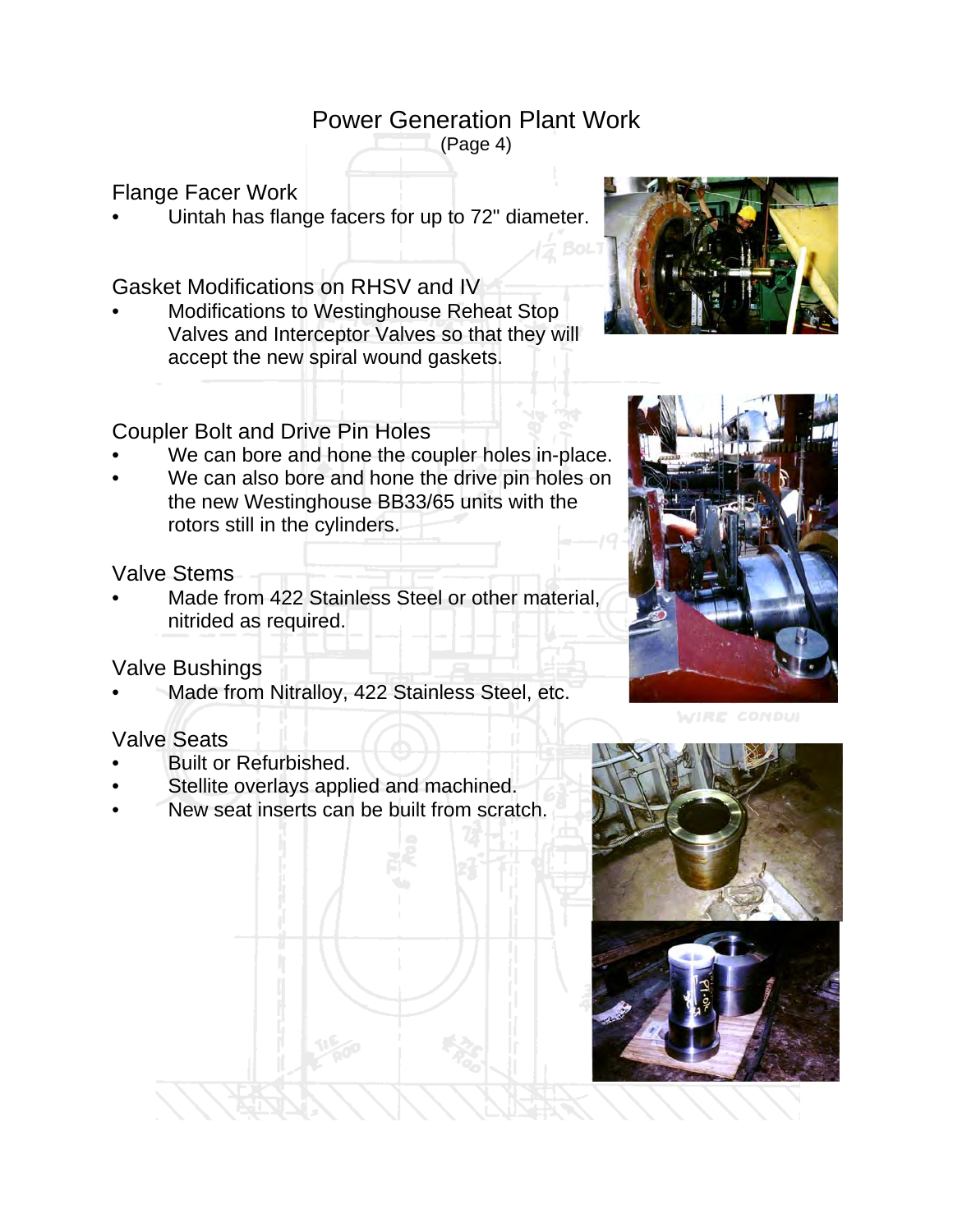

Gland and Oil Seals

• Restripped and sized.



### Parts List

• Uintah Machine has access to a database listing of over 100,000 part numbers, mostly Westinghouse, for which we can supply parts. Please inquire.

### Glands

• Rebuilt.



### Servo Parts & Modifications

• Linear bearing Modifications to the 150# Westinghouse servo motors and some of the internal parts. The comput

### Boring Bars

- Uintah has boring bars too numerous to list.
- Bars range in size from 1 1/4" diameter up to 10" diameter. PRESS FAILU
- Our Longest Bar is 24 feet long.
- We have duplicates on most of our smaller bars.